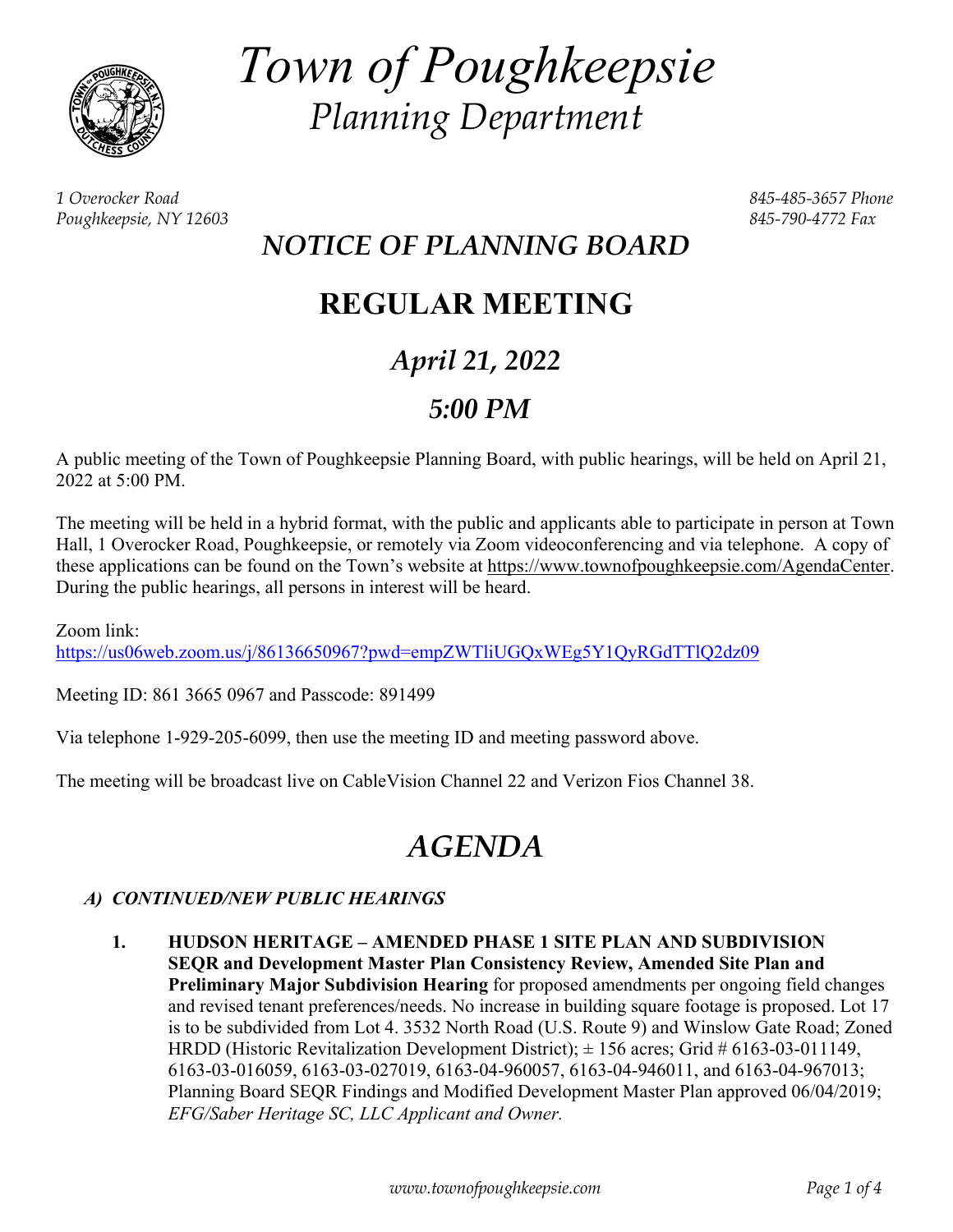#### **2. DIAMOND POINT DEVELOPMENT – SELF STORAGE**

**SEQRA Review, Special Use Permit Review, Site Plan Review, and Architectural Review**  for a proposed four-story,  $\pm 22,075$  square foot, climate-controlled storage facility with associated parking and other site improvements. 1998 South Road; B-H (Highway Business) Zoning District; ±2.03 acres; Grid # 6159-03-382273; Unlisted Action; *Diamond Point Development, LLC (Applicant) and Raymond Eng (Trustee).*

#### **3. STORE SPACE**

**SEQRA Review, Special Use Permit Review, Site Plan Review, and Architectural Review**  for the proposed development of a three (3)-story climate controlled self-storage building with a footprint of  $\pm$  41,257 square feet with related parking, utilities, landscaping, and stormwater management. 5-16 Budget Drive and 6 Violet Avenue (Town of Poughkeepsie); I-H (Heavy Industrial) Zoning District (Town of Poughkeepsie); Parker Avenue (City of Poughkeepsie); G-RM, Gateway Mixed-Use Residential (City of Poughkeepsie);  $\pm 2.93$  acres,  $\pm 1.31$  acres, and ±0.77 acres; Grid #'s 6162-10-463586 (Town), 6162-10-436570 (Town), and 6162-48-428562 (City); Type 1 Action; Storage Cap Poughkeepsie, LP *(Applicant)* and Barbara Mesuda, Inc. *(Owner)*.

#### **4. 4 BOWER ROAD – MINOR SUBDIVISION**

**SEQRA Review and Final Subdivision Review (Minor)** for the proposed subdivision of one lot into two (2) lots. Two lots to be served by public water and private sewer. 4 Bower Road; R-4A (Residence, Single-Family 4 Acre) Zoning District; ±57.1 acres; Grid # 6263-04-925009; Unlisted Action; *Sean Gottschalk (Applicant) and Douglas Nieters (Owner).* 

#### **5. SADIE'S PLACE – 22 FAIRMONT AVENUE**

**SEQRA Review, Special Use Permit Review, and Site Plan Review** for the proposed change of use from a medical office to a social adult day service with minor site improvements. 22 Fairmont Avenue; ATC (Arlington Town Center) Zoning District;  $\pm 0.3341$  acres; Grid # 6161-12-930717; Type II Action; *Stacey Lamar (Applicant) and Schemz, LLC (Owner).*

#### **6. SAVONA'S REAR DINING AREA**

**Site Plan Approval** for proposed construction of a rear dining patio of 575 square feet with a seating capacity of 39 persons maximum. 1 Collegeview Avenue; ATC (Arlington Town Center) Zoning District; ±0.023 acres; Grid # 6161-12-823675; Type I Action; *Tinkelman Architecture, PLLC (Applicant) and College Properties LLC (Owner)*

#### **7. 8 TUCKER DRIVE**

**SEQRA Review, Recommendation to the Town Board for a Zoning District Change, Site Plan Review, and Aquatic Resources Protection Permit Review** for a proposed zoning district change from B-SC to I-L in order to construct a contractor's yard used for storing contractor's materials and equipment. File Lot #8 – Tucker Drive; B-SC (Shopping Center Business) Zoning District; ±11.51 acres; Grid # 6262-03-194055; Unlisted Action; *Lepore Real Estate Holdings, LLC, Applicant and 8 Tucker Drive, LLC (Owner). TO BE ADJOURNED*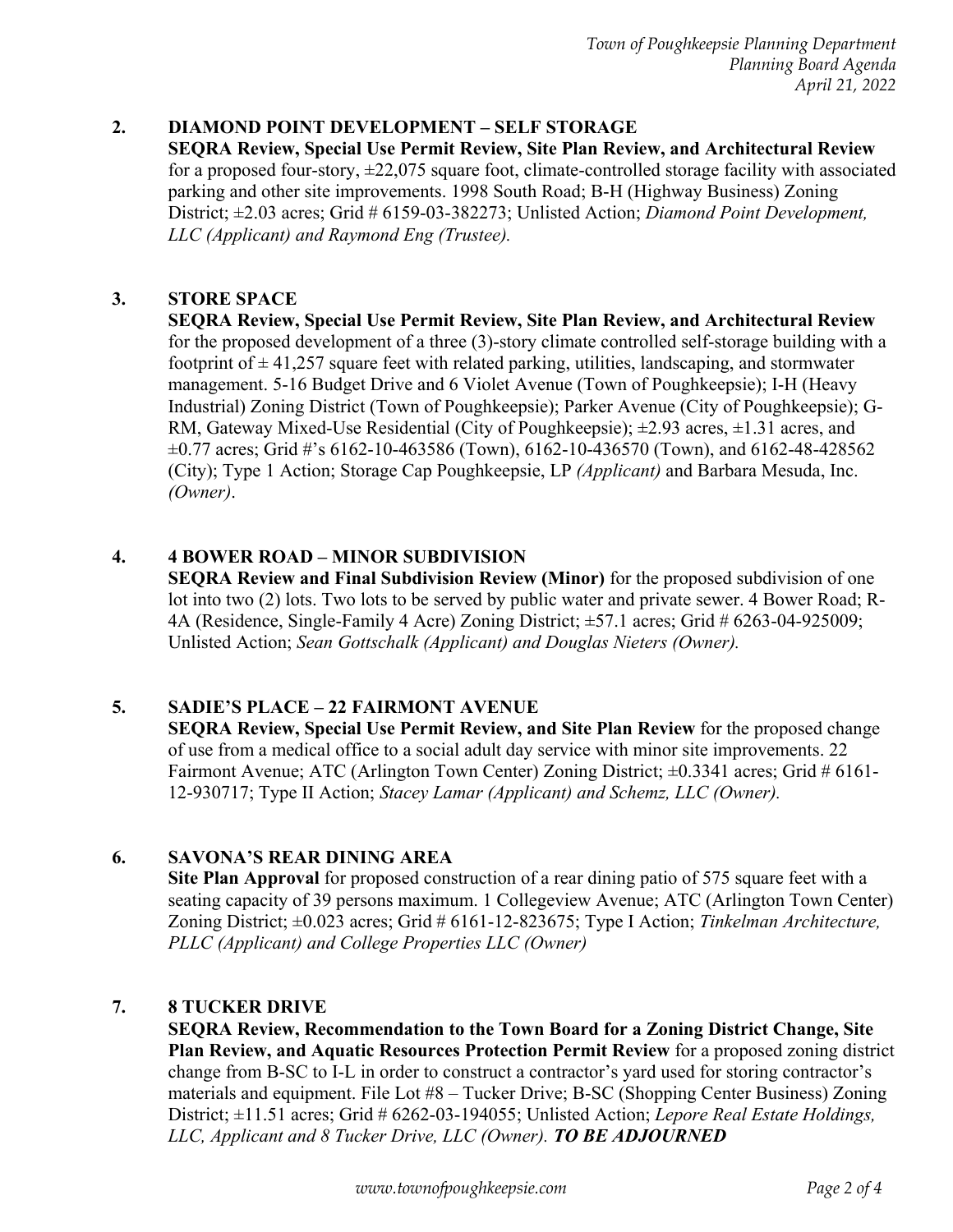*Town of Poughkeepsie Planning Department Planning Board Agenda April 21, 2022* 

#### **8. 511 HAIGHT AVENUE**

**SEQRA Review and Site Plan Review** for the proposed demolition of an existing hot tub and existing shed in order to construct five (5) new parking spaces at the rear of the existing building. Site changes also include the construction of two (2) accessible parking spaces on the west side of the existing building. 511 Haight Avenue; Arlington Town Center (ATC) Zoning District; ±0.16 acres; Grid # 6161-08-833780; Unlisted Action; *Diane and Stephen Morgan, Applicants and Owners.- TO BE ADJOURNED*

#### **9. ARLINGTON FARMS – MALABAR REALTY LLC**

**SEQR Review, Special Use Permit, Site Plan and Architectural Review** for proposed demolition of the existing structures on the site and the construction of a one-story gas stationconvenience store (3,400 SF), gas canopy with eight gasoline filling positions, and other site improvements. 798-802 Dutchess Turnpike; Zoned B-H (Highway-Business) District; 0.81 +/ acre; Grid # 6262-04-571014; SEQRA Negative Declaration adopted February 19, 2015, conditional Site Plan approval granted December 17, 2015 (expired); *Malabar Realty, LLC, Owner. TO BE ADJOURNED* 

#### **10. STEWART'S SHOPS – 2245 SOUTH ROAD**

**Special Use Permit Review and Site Plan Review** for the construction of a new 3,696 square foot Stewart's Shop and a 2,440 square foot self-service gasoline canopy and fueling area. 2245 South Road; Zoned BH (Highway Business);  $\pm 0.949$  acres; Grid # 6159-01-249880; Unlisted Action; *Stewart's Ice Cream, Co., Inc., Owner. TO BE ADJOURNED* 

#### *B) MOTION TO ALLOW PUBLIC COMMENT ON REMAINING AGENDA ITEMS Comments limited to three (3) minutes.*

#### *C) PLAN REVIEWS*

#### **1. ALL SPACE SELF STORAGE FACILITY EXPANSION**

**SEQRA Declaration of Lead Agency Intent, Site Plan and Special Use Permit Review, and Rezoning Recommendation to the Town Board** for a proposed expansion of an existing selfstorage facility by eight new self-storage structures, by redesign of internal site access and development of an adjacent, vacant parcel, subject to Town Board zoning amendment. 100-120 Salt Point Turnpike (Lot 1) and 231-245 North Grand Avenue (Lot 2); Zoned I-L (Light Industry) District and R-M (Residence Multifamily) District, respectively; 15.741 acres; Grid #s 6162-02-814518 and 6162-16-860468, respectively; Type I Action; *Page Park Associates LLC, Applicant and Owners.* 

#### **2. EASTDALE VILLAGE – AMBULATORY SURGERY CENTER (BUILDING F) Architectural Review** of Building F, Ambulatory Surgical Center, as conditionally approved by the 17<sup>th</sup> Amended Site Plan and Lot Line Alteration for Lot 9W. 325 Founders Way and 949 Dutchess Turnpike; Zoned MHC (MacDonnell Heights Center); Grid #6262-04-769361 and - 776348; Type II Action; *MHTC Development, LLC, Owner.*